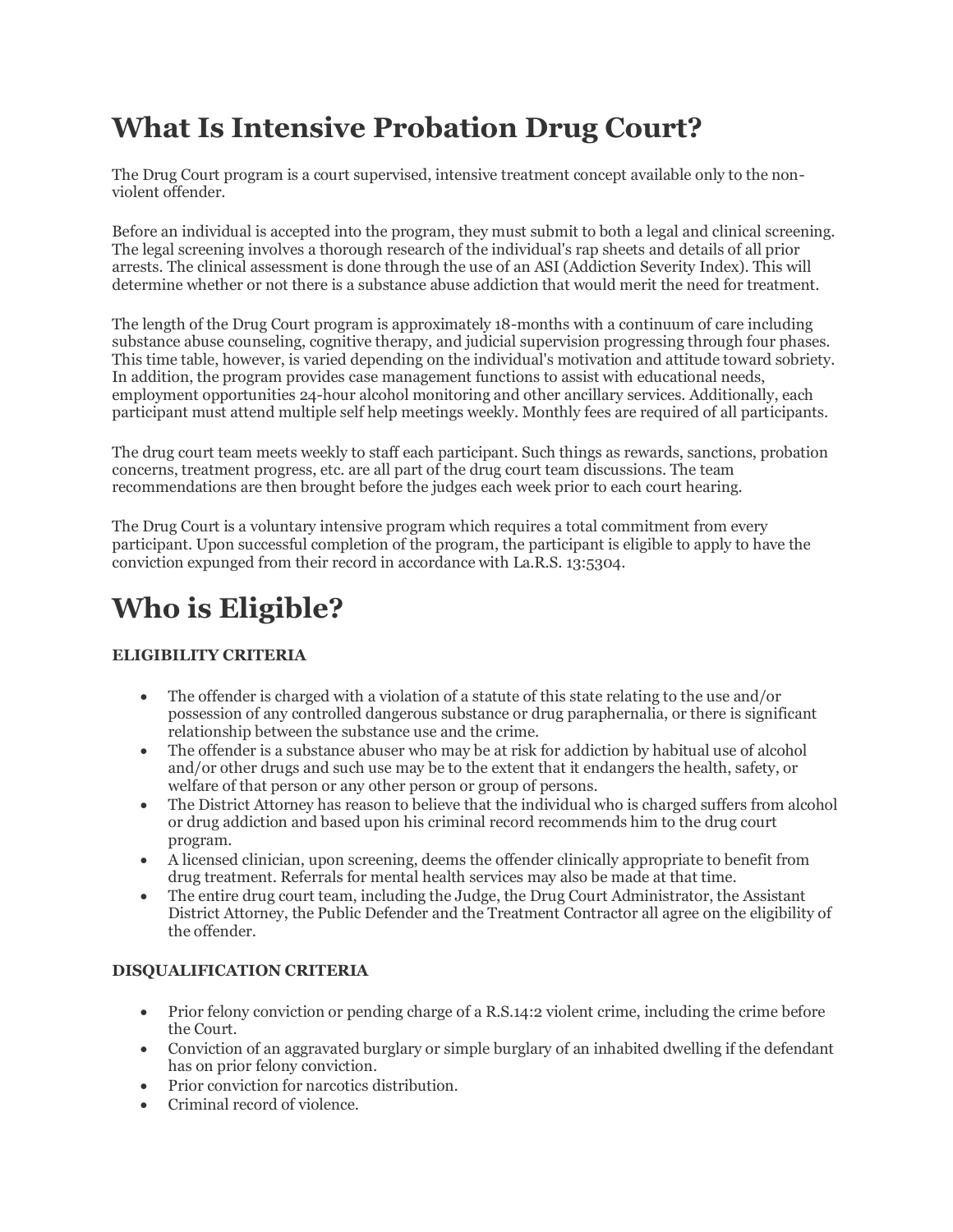- Criminal record of sex crimes excluding prostitution and crimes against nature.
- Criminal record of weapons violations.
- Use of a weapon during current offense.
- Active confidential informant.
- On active parole.
- Charges pending or on hold from another jurisdiction.
- Illegal alien.
- Defendant not capable of participation.
- Multiple history of "failure to appear."
- Currently in a methadone maintenance program.

### **What is the Entry Process?**

- 1. The defendant or his/her attorney must fill out a Request for Consideration form that is available in all divisions of the 24th Judicial District Court. This form is forwarded to the Jefferson Parish District Attorney's Office for initial approval.
- 2. After approval from the District Attorney, the defendant is then notified, either through his/her attorney or by the drug court office, to complete the application process.
- 3. The Drug Court team will then complete the legal and clinical assessments to determine whether this individual can benefit from the I CAN Drug Court program.
- 4. The defendant will then appear before the Court to voluntarily plead under Title 13:5304 as required by state statute.

## **What is the Cost?**

The Drug Court program has a one-time application fee of One Hundred Fifty Dollars (\$150.00) which is due upon the participant's acceptance into the program. In addition to the application fee, there is a Two Hundred Dollar (\$200.00) probation fee due each month from the participant for the duration of the program.

Payments may be made in office by money order or major credit card, debit card or pre-paid debit card. Payments may also be made on-line 24 hour per day by major credit card, debit card or pre-paid debit card through **[GovPayNet](https://www.govpaynow.com/gps/user/plc/7327)**. Cardholders pay a fee for payments by credit card, debit card or pre-paid debit card.

NOTE: Incidental charges for program materials as well as drug testing confirmations may apply.